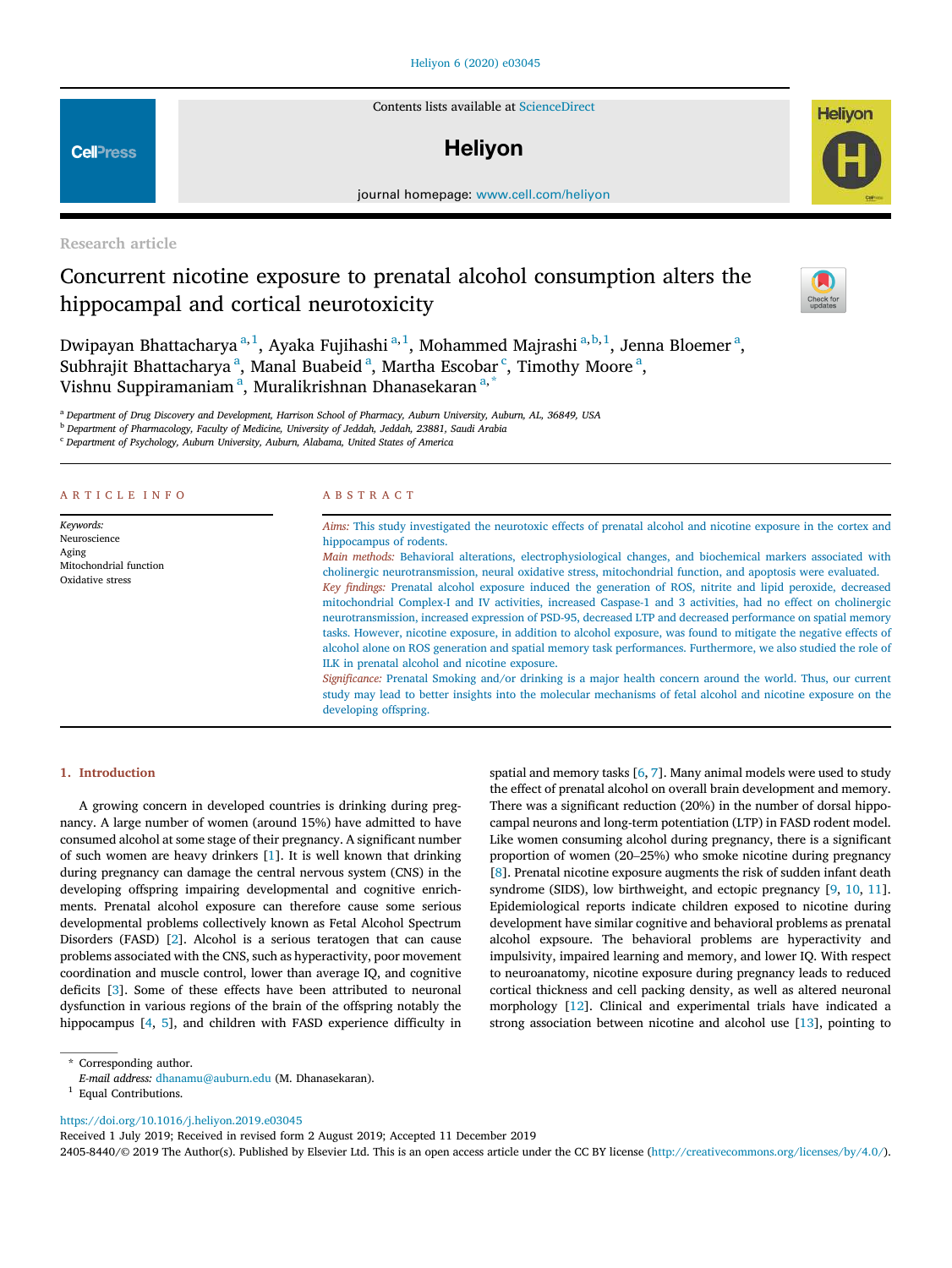their concurrent usage. Thus, it appears that a significant population of women who consumes both these teratogens during pregnancy, yet a few clinical data exist on the cumulative effects of alcohol and nicotine on developing offspring [14]. As such, the interactive role of prenatal alcohol and nicotine on fetal brain development is not well understood. Some studies have shown deleterious effect of prenatal alcohol and nicotine on developing brain growth spurt and neuroanatomical organization of the brain [15]. In this study, we assessed the effect of prenatal alcohol and nicotine on neuronal stress, underlying signaling mechanisms and behavior in rat model. We specifically focused on the cortex and hippocampus of the during postnatal days of the offspring. The study was aimed to understand the effect of oxidative stress in these brain regions and their effect on synaptic receptor expression and electrophysiological output. Our previous reports identified Integrin Linked Kinase (ILK) as a potential signaling molecule that can alter synaptic receptor expression and Long Term Potentiation in FASD rat model [16]. We also looked into some of these mechanisms in the present alcohol  $+$  nicotine model.

# 2. Materials and methods

#### *2.1. Animals*

Auburn University Institutional Animal Care and Use Committee's (IACUC) approval was obtained for this study. Sprague Dawley (Time pregnant) rats were purchased from Charles River Laboratories (Wilmington, MA) and under isoflurane anesthesia the osmotic mini pumps (Alzet, Cupertino, CA) were implanted to deliver subcutaneous nicotine as per the previous study [17].

The various groups used in this study:

- (i) Control: Water was administrated orally and subcutaneous saline via mini pump
- (ii) Alcohol: Alcohol (10% v/v) mixed with water was administrated orally and subcutaneous saline via mini pump
- (iii) Alcohol  $+$  nicotine: Alcohol (10% v/v) mixed with water was administrated orally and subcutaneous nicotine dissolved in sterile saline was used to deliver 6 mg/kg/day via mini pump

After birth, offsprings (5 male/group) were used to elucidate the neurotoxic effects of nicotine in prenatal alcohol exposure in the cortex and hippocampus. The offspring were sacrificed six weeks postnatally. The doses for the present study was based on our publication [16] and other previous studies [17, 18]. The dams consumed around 20 ml of alcohol solution (equivalent to 6 g/kg/day) which is comparable to 1–2 drinks per day for a human adult [19]. The consumption rate of 6 mg/kg/day is the most commonly studied dose for prenatal nicotine exposure in rats. This is thought to give plasma levels comparable to moderate to heavy smokers [19]. Alcohol was administered during dark cycle, because the animals are more active during this period, but was replaced with water during the light cycle to prevent dehydration. Food was administered ad libitum. The pumps were removed immediately after birth. Animals were housed at 12 h:12 h light:dark cycle (lights on at 6:00 am) and at a temperature of  $22-24$  °C. Pregnant dams were housed individually where as the pups were housed three per cage. Carbon dioxide based euthanasia was used in the current study.

#### *2.2. Chemicals*

Chemicals were purchased from Sigma (St. Louis, MO).

# *2.3. Biochemical studies*

To avoid diurnal variations of biogenic molecules (endogenous amines, enzymes, and other antioxidant molecules), control, alcohol, and alcohol  $+$  nicotine exposed animals were sacrificed in the morning. The

cortex and hippocampus was dissected out, immediately flash frozen in liquid nitrogen, and stored at  $-80$  °C. The cortical homogenate for the biochemical tests was prepared by homogenizing the tissue in 0.1 M phosphate buffer (pH 7.8), using a glass-Teflon homogenizer, followed by centrifugation at 10,000g for 60 min at 4 °C and the supernatant was isolated [20].

#### *2.4. Assessment of reactive oxygen species (ROS)*

Generation of reactive oxygen species (ROS): Spectrofluorometric method was used to determine ROS in the cortex of the control, alcohol and alcohol  $+$  nicotine treated animals. The ROS generated was measured at 492 nm (excitation) and 527 nm (emission). ROS (fluorescence units) measured was normalized to total protein content as relative fluorescence intensity/mg protein. The results are expressed as (%) change as compared to the control [21, 22].

#### *2.5. Nitrite content*

Nitrite content in the control, alcohol, and alcohol  $+$  nicotine treated rats were measured using Griess reagent at 545 nm [22].

#### *2.6. Assessment of lipid peroxidation*

Spectrophotometric method using thiobarbituric acid was used to assess lipid peroxidation in the cortex of the control, alcohol, and alcohol  $+$  nicotine treated animals. Lipid peroxidation was estimated by the formation of thiobarbituric acid-reactive substances (TBARS) at 532 nm. TBARS was normalized to total protein content as TBARS formed/mg protein. The results are expressed as (%) change as compared to the control [21, 22].

# *2.7. Glutathione (GSH) content quanti*fi*cation*

Spectrofluorometric method (327 nm excitation and 423 nm emission) was used to determine GSH using o-phthalaldehyde (OPT). GSH measured was normalized to total protein content and reported as relative GSH content (μM)/mg protein [22].

#### *2.8. Glutathione peroxidase activity*

Spectrophotometric method was used to measure glutathione peroxidase activity in the cortex of the control, alcohol and alcohol  $+$ nicotine treated animals. The glutathione peroxidase activity was expressed as NADPH oxidized/mg total protein [22].

# *2.9. Superoxide dismutase activity (SOD)*

Spectrophotometric method using pyrogallol was used to measure superoxide dismutase activity in the cortex of the control, alcohol, and alcohol  $+$  nicotine treated animals. The superoxide dismutase activity refers to inhibition of pyrogallol autoxidation/mg total protein [22].

# *2.10. Catalase activity*

Spectrophotometric method using hydrogen peroxide as a substrate was used to measure catalase activity (240 nm) in the cortex of the control, alcohol, and alcohol  $+$  nicotine treated animals. The catalase activity refers to hydrogen peroxide oxidized/mg total protein [22].

# *2.11. Monoamine oxidase (MAO) activity*

Spectrofluorometric method using kynuramine as a substrate was used to measure MAO activity (315 nm excitation and 380 nm emission) in the cortex of the control, alcohol and alcohol  $+$  nicotine treated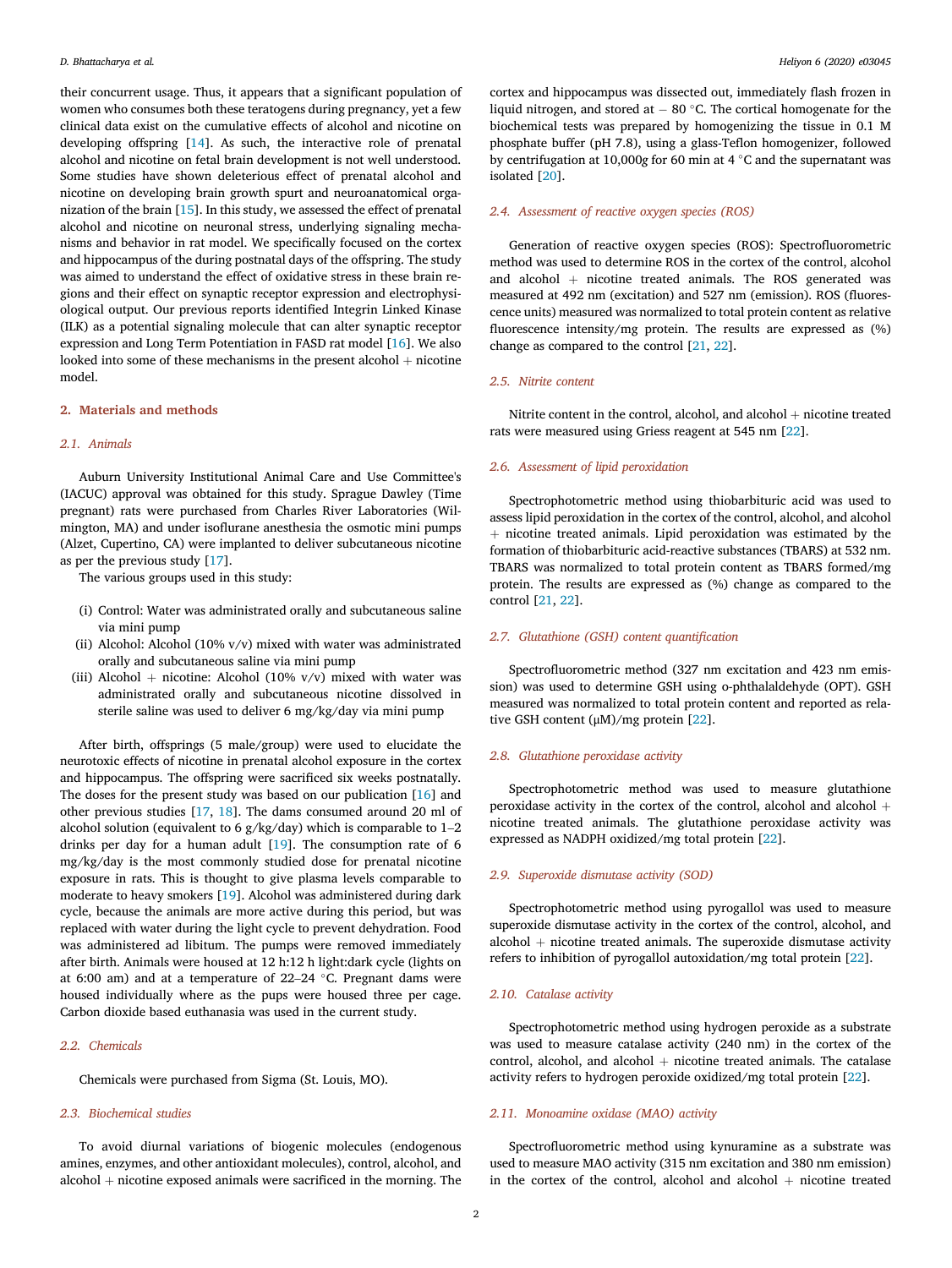*D. Bhattacharya et al. Heliyon 6 (2020) e03045*

animals. MAO activity refers to 4-hydroxy quinolone (μM)/formed/mg protein [20, 22, 23].

# *2.12. Complex-I activity*

Spectrophotometric method using NADH as a substrate was used to measure Complex-I activity (340 nm) in the cortex of the control, alcohol and alcohol  $+$  nicotine treated animals. The Complex-I activity refers to NADH oxidized/mg protein [22, 23].

# *2.13. Complex-IV activity*

Spectrophotometric method using cytochrome *c* as a substrate was used to measure Complex-IV activity (550 nm) in the cortex of the control, alcohol and alcohol  $+$  nicotine treated animals. The Complex-IV activity refers to cytochrome *c* oxidized/mg protein [22, 23].

# *2.14. Caspase-1 activity*

Spectrofluorometric method using Ac-Tyr-Val-Ala-Asp-7-amino-4- Trifluoromethlcoumarin (Ac-YVAD-AMC) as a substrate was used to measure Caspase-1 (3260nm excitation and 460nm emission) activity (in the cortex of the Control, alcohol and alcohol  $+$  nicotine treated animals. The catalase activity refers to free AMC/mg total protein [22, 24].

# *2.15. Caspase-3 activity*

Spectrofluorometric method using N-Acetyl-Asp-Glu-Val-Asp-7 amido-4-Methylcoumarin (Ac-DEVD-AMC) as a substrate was used to measure Caspase-3 (3260nm excitation and 460nm emission) activity in the cortex of the Control, alcohol and alcohol  $+$  nicotine treated animals. The catalase activity refers to free AMC/mg total protein [22, 24].

### *2.16. Choline acetyltransferase (ChAT) activity*

Spectrophotometric method using choline chloride as a substrate was used to measure choline acetyltransferase activity (324nm) in the cortex of the control, alcohol and alcohol  $+$  nicotine treated animals. The ChAT activity refers to amount of 4-thiopyridone formed/mg protein. 4-thiopyridone (4-TP) is the product formed when reduced CoA reacts with 4,4'-dithiopyrdine (4-PDS) [25].

#### *2.17. Acetylcholinesterase (AChE) activity*

Spectrophotometric method using acetylthiocholine and 5,5'-dithiobis-2-nitrobenzoic acid (DTNB) as substrates was used to measure acetylcholinesterase activity (412nm) in the cortex of the control, alcohol and alcohol  $+$  nicotine treated animals. The AChE activity refers to the amount of 5-thio-2-nitrobenzoate formed/mg protein. 5-thio-2-nitrobenzoate is the product formed when thiocholine—the product of the breakdown of acetylcholine—reacts with DTNB [26].

#### *2.18. Western blot analysis*

Total protein was isolated using cell lysis buffer (Cell Signaling Technology, Inc., Danvers, MA) containing protease inhibitor cocktail (P8340, Sigma, St. Louis, MO) and phosphatase inhibitors (P 5726, Sigma, St. Louis, MO). The expression of ILK was assessed using 1:1000 anti-ILK antibody (Cell Signaling). β–actin was used as a loading control and was estimated using 1:1000 anti-β-actin antibody (Cell Signaling). 1:10000 anti-rabbit IgG, HRP-linked antibody was used as secondary antibody (Cell signaling). Band intensity was calculated by densitometric analysis using AlphaView software, normalized to β-actin, and reported as percentage change from the control. Protein concentration was

measured using the Thermo Scientific Pierce 660 nm Protein Assay reagent kit (Pierce, Rockford, IL).

#### *2.19. Immunoprecipitation*

The brains from individual group of animals were pooled and PSD95 in addition to GluR2 were immunoprecipitated using 1:10 anti-PSD95 and anti- GluR2 antibodies respectively (Santa-Cruz) coated on Pure-Proteome A/G magnetic beads according to the manufacturer's protocol (Millipore). The beads containing the immunoprecipitated fraction was washed several times with 1X IMP buffer,  $pH = 7.4$ . Finally, 50ul of Laemmle buffer was added to the beads and boiled at 70  $\degree$ C and proteins were detected using Western blot analysis.

# *2.20. Electrophysiology* fi*eld recordings*

Brains were isolated from euthanized rats and placed in ice-cold dissection solution containing (in mM) 120 NaCl, 11 D-Glucose, 26 NaHCO3, 6 MgCl2, 3 KCl, 0.5 CaCl2, 5 HEPES and 0.3 kynurenic acid. Coronal slices (350 uM) were made with a Leica VT-1200S. The slices were then transferred to artificial cerebrospinal fluid (aCSF, in mM 124 NaCl, 3 KCl, 1.5 MgSO47H20, 1.2 NaH2PO4, 2.4 CaCl2, 26 NaHCO3, and 10 D-Glucose bubbled with 95%CO2/5%O2) for at least 1 h and then maintained at room temperature until recording Electrophysiological recordings were performed as previously described (Bhattacharya 2015). Briefly, recordings were performed in a submerged chamber with continuous perfusion with aCSF (2–3 ml/min) bubbled with 95%CO2/ 5%O2 carbogen. fEPSPs were recorded from Schaffer collateral pathway SC-CA1 synapses with a glass pipette filled with aCSF (2–4MO). Stimulating pulses were applied at Schaffer collaterals via a bipolar stimulating electrode positioned 300 μm closer to CA3 subfield than the recording electrode. For LTP experiments, baseline was recorded at 50% of amplitude at which the initial population spike appeared. LTP was induced after 15 min of stable baseline recording using a Theta Burst Stimulation protocol (TBS), and recording was continued for 60 min post TBS. All electrophysiological data are presented as means  $\pm$  SEM.

# *2.21. Behavior: Y maze*

All animals were approximately 4 weeks old at the time of initiation of the study and there were no significant difference in the weight of the animals between each group (average weight was 57.8 g). Subjects were released into the Start arm and allowed to explore the Start and Other arm for 15 min, upon which time they were removed from the maze and returned to their home cages. Three hours later, all animals were returned to the maze and allowed to explore all three arms for 6 min. All scores were obtained from at least two independent, blinded observers. The following variables were recorded: (1) number of entries into each arm, and (2) dwell time into each arm. Measures for the Start and Other arm were averaged for all variables, and they will be referred as the Familiar arms. Dwell time was analyzed by contrasting the proportion of the total time spent in the maze's arms that subjects spent in the Novel and Familiar arms; these measures reflect exploratory behavior.

# *2.22. Contextual fear conditioning*

Contextual fear conditioning was performed based on our previous publication on FASD [16].

## *2.23. other behavioral studies*

Control, alcohol and alcohol  $+$  nicotine treated rats were observed by trained examiners. Straub tail, tremor and ataxic behaviors were monitored [27].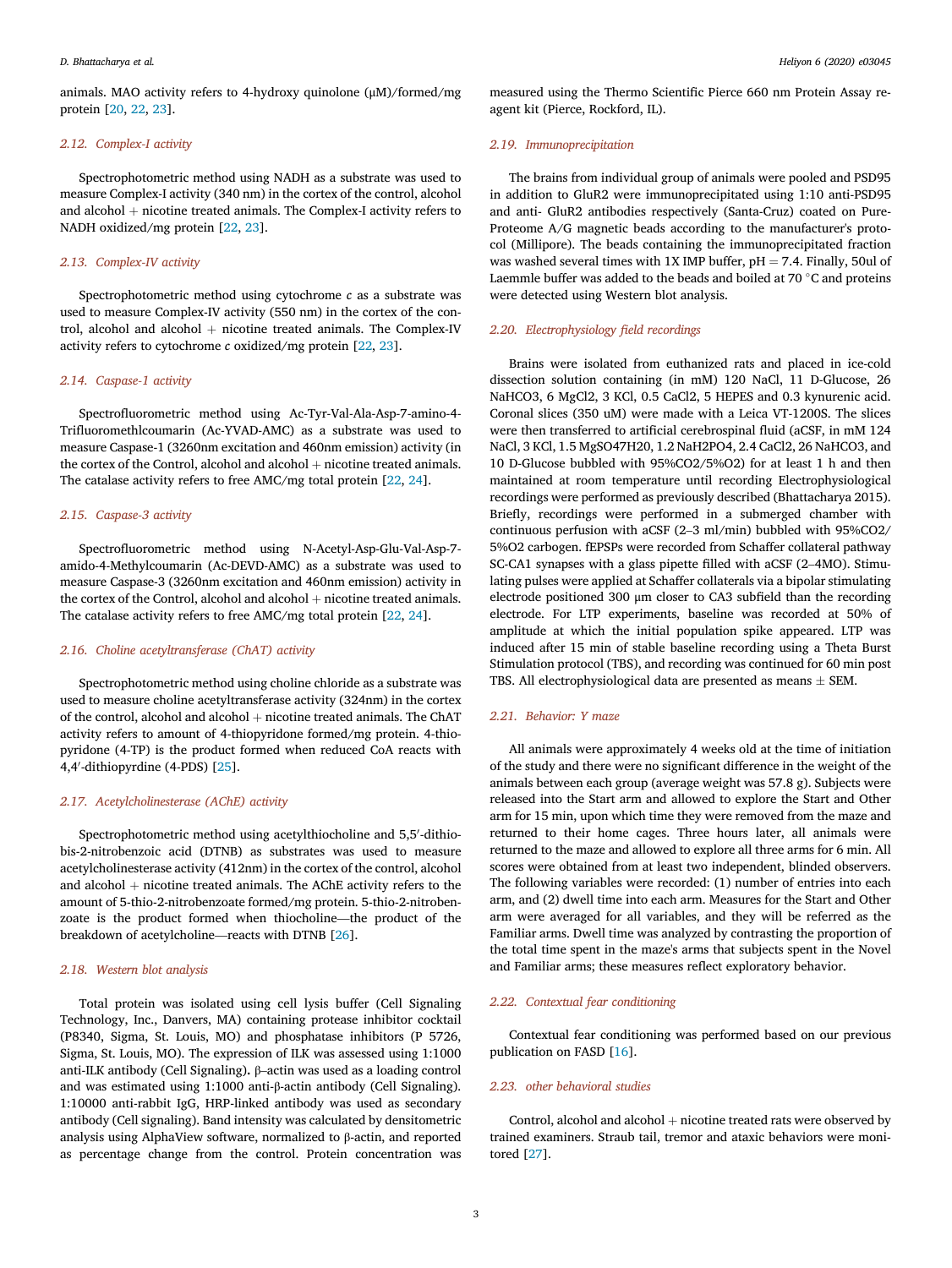#### *2.24. Protein quanti*fi*cation*

Protein was quantified using Protein Assay reagent kit (Thermo Scientific Pierce 660 nm, Pierce, Rockford, IL). Bovine serum albumin (BSA) was used as a standard for protein measurement.

#### *2.25. Statistical analysis*

The results are presented as means  $\pm$  SEM. Statistics were performed using the Prism-V software (La Jolla, CA, USA). The experimental data were analyzed using one-way analysis of variance (ANOVA) followed by Dunnet's multiple comparisons test. Statistical differences were considered significant at  $p < 0.05$ . Note  $(*)$  indicates a statistically significant difference when compared to controls.

#### 3. Results

Alcohol and alcohol  $+$  nicotine exposure increased the generation of ROS significantly in the cortex compared to the control (Figure 1a,  $p <$ 0.05). Likewise, nitrite content significantly increased in the cortex after exposure to alcohol and alcohol  $+$  nicotine as compared to the control (Figure 1b,  $p < 0.05$ ). Due to the increase in the generation of ROS and increased nitrite content, alcohol and alcohol  $+$  nicotine exposure significantly increased lipid peroxidation as compared to the control (Figure 1c,  $p < 0.05$ ). There was no significant effect on glutathione content (Figure 1d). With regard to the other antioxidant enzymes such as glutathione peroxidase, superoxide dismutase and catalase, prenatal exposure to alcohol and alcohol  $+$  nicotine did not affect the glutathione peroxidase (Figure 1e), but there was a significant decrease in superoxide dismutase activity of both experimental groups compared to the control (Figure 1f). There was no significant difference in the catalase activity among the groups (Figure 1g). Prenatal exposure to alcohol and alcohol  $+$  nicotine significantly increased the monoamine oxidase activity as compared to the control (Figure 1h).

With reference to the mitochondrial functions, prenatal exposure to alcohol and alcohol  $+$  nicotine caused significant deficits in both Complex-I and Complex-IV activity compared to the control (Figures 2a, 2b). Alcohol exposure caused a significant increase in both Caspase-1 and Caspase-3 activity as compared to the control. Alcohol  $+$  nicotine caused a significant increase in Caspase-3 activity only as compared to control (Figures 3a, 3b). There was no significant change in the acetylcholinesterase activity among the three groups (Figure 4a). Similarly, the three groups did not have a significant change in choline acetyltransferase activity (Figure 4b).

The increase in ROS activity can alter the synaptic AMPA receptor expression and other synaptic proteins directly involving the mechanism of synaptic plasticity and cognitive behavior [28]. Activity dependent changes in LTP are the electrophysiological signature of changes in synaptic protein expression. We previously reported that ILK activity is involved in changes in the synaptic proteins in prenatal alcohol exposure model [16]. Hence, we looked into the neurotoxic mechanisms to further evaluate the effect of alcohol  $+$  nicotine co-exposure in the prenatal model. There is no significant change in expression of ILK among the three groups (Figure 5a). We reported earlier that ILK function change may affect the expression of synaptic AMPA receptors. We used scaffolding protein PSD95 pull down assay to look into the expression of GluR2 in total hippocampal protein lysate. There is almost 2-fold enhanced expression of GluR2 in the alcohol  $+$  nicotine group, whereas in the alcohol only group, the increase is around 1.5-fold as compared to the control group (Figure 5b) suggesting an additive effect on the synaptic AMPA receptor subtype expression. Increased GluR2 can result in reduced LTP and therefore we measured the electrophysiological field recording. In the hippocampal field recordings, alcohol and alcohol  $+$  nicotine showed a reduction in long-term potentiation following theta burst stimulation compared to controls, indicating alterations in synaptic plasticity. However surprisingly, we did not observe any additive effect of the two teratogens (Figure 6).

We further looked into the general behavioral and specialized cognitive changes in the model. A battery of alcohol withdrawal related measurements was considered to assess the impact of teratogen coexposure [29]. As expected, we did not notice any significant changes in straub tail, tremor and ataxic behaviors as compared to the controls (Table 1). There was no significant difference in the number of pups per litter or body weight observed among groups. Cognitive behavior task was also assessed in our model to understand the effect of these teratogens on rodent's usual exploratory behavior using Y-maze test. It mainly tests the willingness of a rodent to explore a novel arm as compared to the familiar arm which it has explored during training. If these teratogens affect the cognitive development associated with various brain regions, we may see an additive effect for both these teratogens. Unlike LTP data, we observed no significant change in spatial recognition and memory in prenatal alcohol  $+$  nicotine exposed rats. However, the prenatal alcohol exposed rats showed significant reduction in this spatial cognitive task (Figure 7a).

# 4. Discussion

Prenatal nicotine exposure has been associated with low birth weight, cognitive deficits in the offspring including low motor skills, hyperactivity, and learning disabilities and as well as an increased incidence of sudden infant death syndrome [14]. Maternal smoking induces oxidative stress in the offspring, as measured using F2-isoprostanes as the primary marker [15]. Mice embryo treated with nicotine exhibited an elevated  $Ca<sup>2+</sup>$  concentration that is surmised to have led to an increase in the generation of reactive oxygen species and apoptosis [16]. Apoptotic effects of prenatal nicotine exposure have been supported by other studies in which nicotine exposure during pregnancy led to cell death in the midbrains and cerebral cortices of offspring [17]. Prenatal nicotine exposure in Wistar rats was also found to impair mitochondrial functions as seen by significantly reduced Complex-IV activity [16, 19].

Interestingly, similar developmental problems and toxic effects can be observed in prenatal alcohol exposure. Behavioral problems, such as aggression and poor social communication skills, deficits in intellectual functioning, namely, in short-term memory and encoding, reading & math skills, and overall mental processing can be observed in children prenatally exposed to alcohol. Human fetal brain cells have cytochrome P450 2E1, an enzyme that metabolizes alcohol into hydroxyl radicals that can further increase the generation of reactive oxygen species. Similarly, alcohol exposure during gestation in rodents has been shown to increase levels of oxidative stress in all organs, though the developing brain is most susceptible to oxidative stress-induced damage due to its high oxygen metabolic rate [30, 31]. Indeed, this generation of free radicals also affects mitochondrial functioning leading to reduced expression of Complex IV genes and ATP generation [24]. Alcohol exposure also increases caspase-3 activity and increased expression of pro-apoptotic genes leading to programmed cell death [16, 19].

Despite the mounting evidence on the harmful effects of alcohol and nicotine, some studies support the contrary. In fact, nicotine and its structural analogues have especially been of great interest as a potential therapeutic substance in treating Parkinson's disease [32]. In rat models of Parkinson's disease, nicotine infusions via a subcutaneous mini-osmotic pump stimulated the release of dopamine, leading to partial preservation of nigral dopamine neurons [33]. Indeed, epidemiological studies have found correlations between smoking and a lower incidence of Parkinson's disease [34]. Cigarette smoke exposure has also been found to mitigate the effects of MPTP [35]. Nicotine primarily acts on the nicotinic acetylcholine receptor (nAChRs), which can mediate protection against toxicity caused by glutamate, amyloid-β, and ethanol. Nicotine also exhibits antioxidant activity and reduces lipid peroxidation provoked by treatment with 6-hydroxydopamine [36]. Like nicotine, ethanol has also been suggested in potentially having a neuroprotective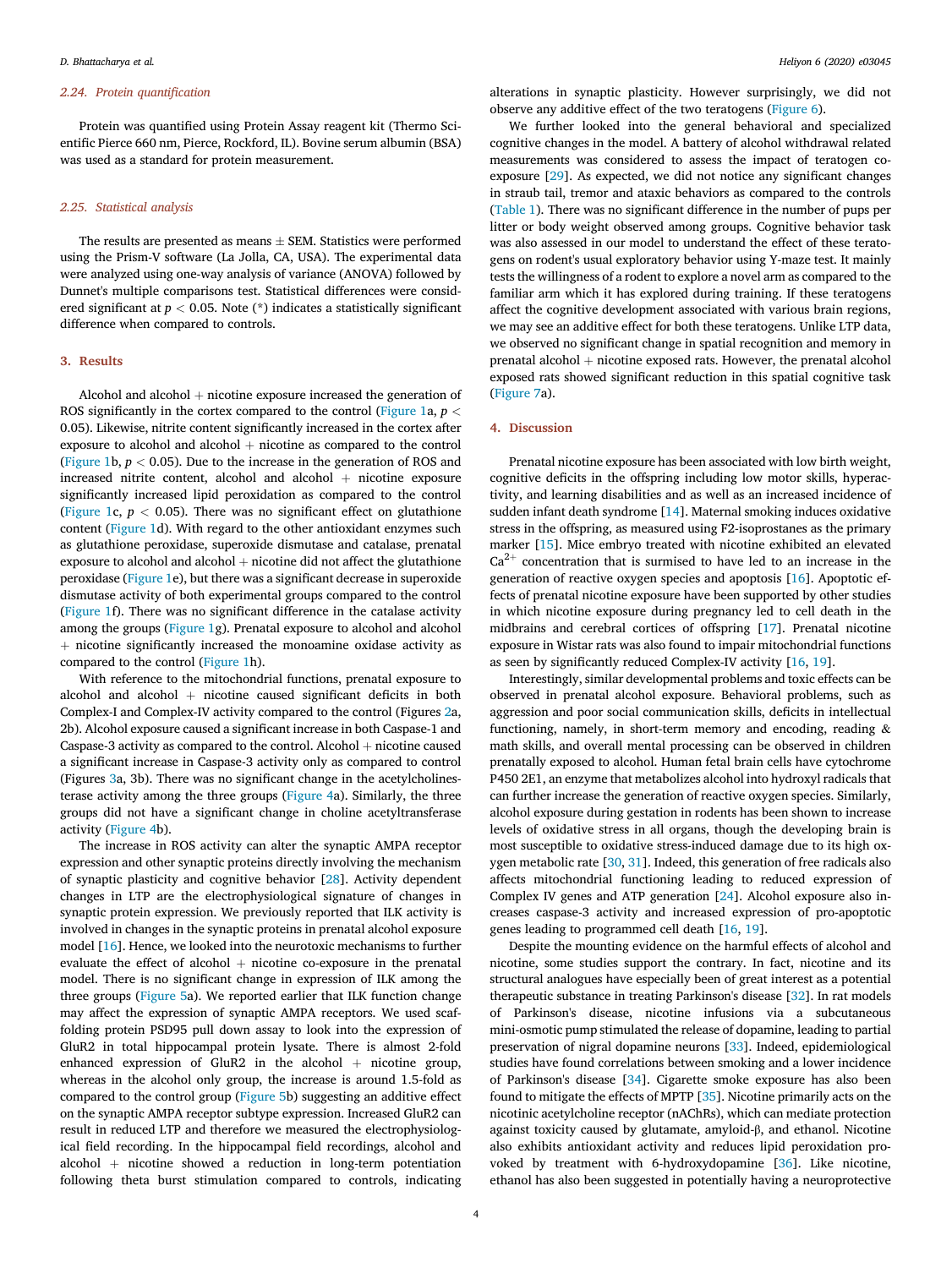







Figure 1. a: Effect of alcohol and alcohol  $+$  nicotine treatment on rat cortex reactive oxygen species generation: Reactive oxygen species was measured spectrofluorimetrically. Alcohol and alcohol + nicotine showed a significant increase in reactive oxygen species generation as compared to the control (\**p* < 0.05,  $n = 3$ ). Reactive oxygen species generation was measured as relative fluorescence units (492/527 nm)/mg. Results are expressed as (%) change as compared to the control, Mean  $\pm$  SEM. b: Effect of alcohol and alcohol + nicotine treatment on rat cortex nitrite content: Nitrite content was measured spectrophotometrically. Alcohol and alcohol + nicotine showed a significant increase in nitrite content as compared to the control ( $p < 0.05$ , n = 5). Results are expressed as (%) change as compared to the control, Mean  $\pm$  SEM. c: Effect of alcohol and alcohol þ nicotine treatment on rat cortex lipid peroxide formation: Lipid peroxide was measured spectrophotometrically as thiobarbituric acid reactive substances (TBARS). Due to the increased reactive oxygen species generation and Nitrite content of  $alcohol$  and  $alcohol$  + nicotine induced a significant formation of lipid peroxide ( $p < 0.05$ , n = 5). Lipid peroxide formation was measured as TBARS formed (532 nm)/mg protein. Results are expressed as (%) change as compared to the control ±SEM. d: Effect of alcohol and alcohol + nicotine treatment on rat cortex glutathione content: Glutathione content was measured spectrophotometrically. Alcohol and alcohol þ nicotine had no signi ficant effect on GSH content ( $n = 5$ ). Results are expressed as (%) change as compared to the control, Mean  $\pm$  SEM. e: Effect of alcohol and alcohol + nicotine treatment on rat cortex glutathione peroxidase activity: Glutathione peroxidase activity was measured spectrophotometrically using NADPH as substrate. Alcohol and alcohol þ nicotine had no signi ficant effect on glutathione peroxidase activity ( $n = 5$ ). Results are expressed as (%) change as compared to the control, Mean  $\pm$  SEM. f: Effect of alcohol and alcohol + nicotine treatment on rat cortex superoxide dismutase activity: Superoxide dismutase activity was measured colorimetrically using pyrogallol as a substrate. Alcohol and alcohol  $+$  nicotine showed a significant reduction in superoxide dismutase activity ( $p < 0.05$ , n = 5). Results are expressed as (%) change as compared to the control, Mean  $\pm$  SEM. g: Effect of alcohol and alcohol + nicotine treatment on rat cortex catalase activity: Catalase activity was measured spectrophotometrically using hydrogen peroxide as substrate. Alcohol and alcohol + nicotine had no significant effect on catalase activity  $(n = 5)$ . Results are expressed as (%) change as compared to the control, Mean  $\pm$  SEM. h: Effect of alcohol and alcohol + nicotine treatment on rat cortex monoamine oxidase activity: Monoamine oxidase activity was measured spectro fluorimetrically using kynuramine as substrate. Alcohol and alcohol  $+$  nicotine signi ficantly increased monoamine oxidase activity ( $p < 0.05$ , n = 5). Results are expressed as (%) change as compared to the control, Mean  $\pm$  SEM.

h)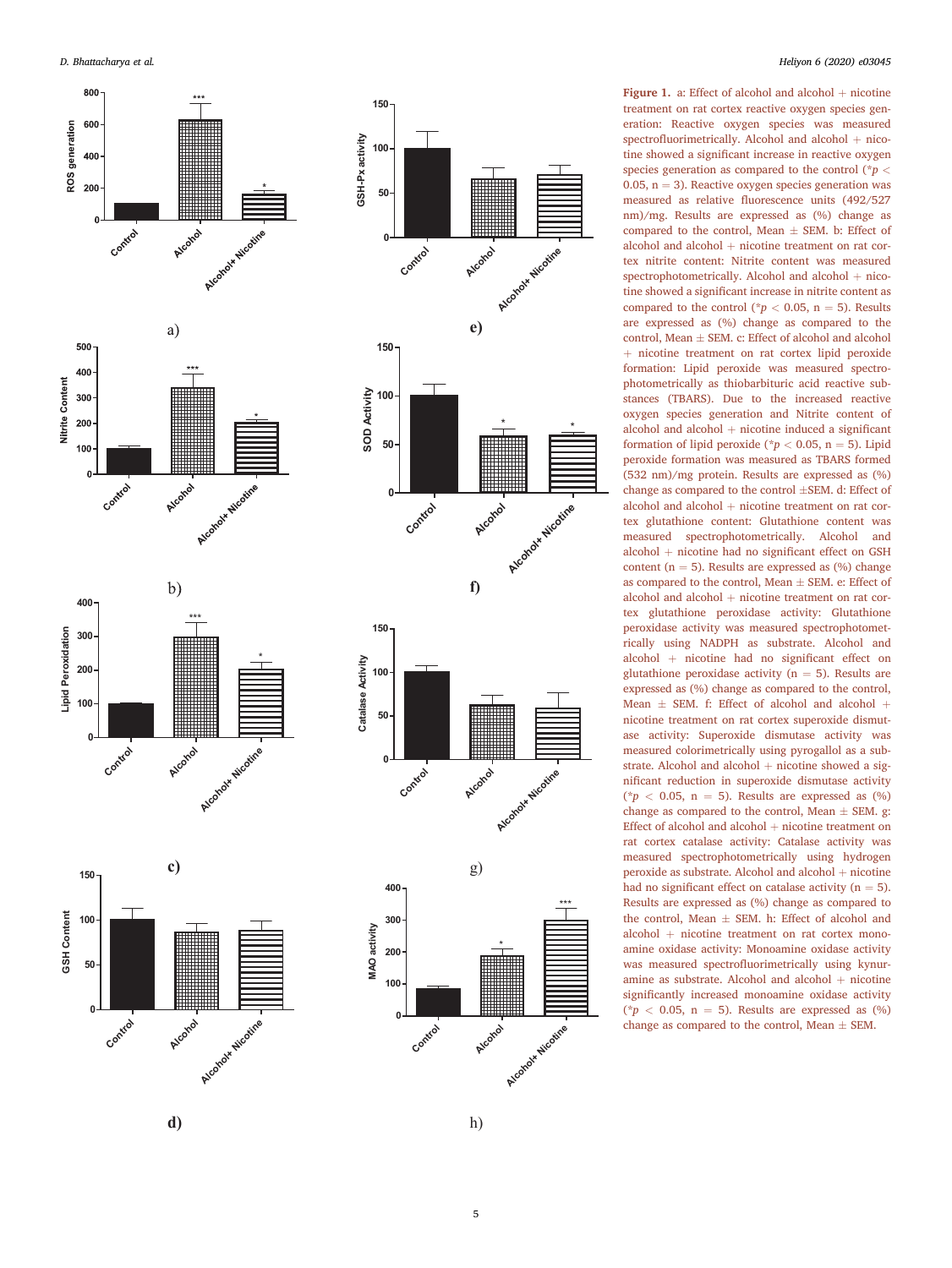



Figure 2. a: Effect of alcohol and alcohol  $+$  nicotine treatment on rat cortex Mitochondrial Complex-I activity: Mitochondrial Complex-I activity was measured spectrophotometrically using NADH as substrate. Alcohol and Alcohol + Nicotine showed a significant decrease in Mitochondrial Complex-I activity ( $p < 0.05$ , n = 5). Results are expressed as (%) change as compared to the control, Mean  $\pm$  SEM. b: Effect of alcohol and alcohol + nicotine treatment on rat cortex Mitochondrial Complex-IV activity: Mitochondrial Complex-IV activity was measured colorimetrically using Cytochrome-C as substrate. Alcohol and alcohol + nicotine showed a significant decrease in Mitochondrial Complex-IV activity ( $*p < 0.05$ , n = 5. Results are expressed as (%) change as compared to the control, Mean  $\pm$  SEM.

effect. Various epidemiological studies have found that moderate, non-binge consumers of alcohol had a significantly lower risk of cognitive loss or dementia [37]. However, some of the potential benefits of moderate alcohol consumption may be due to polyphenols found in alcohols such as wine [38]. Resveratrol, a polyphenol found in wine, is especially touted for its anti-inflammatory properties that have a cardioprotective effect by reducing infarct volume [39].

Various signaling processes are regulated by ILK and other growth factor signaling. β1 integrins in humans and rodents appear to be localized to ILK [40]. ILK plays a vital role in cancer research and facilitates various cellular functions such as survival, cytoskeletal dynamics, and

Figure 3. a: Effect of alcohol and alcohol  $+$  nicotine treatment on rat cortex Caspase-1 activity: Caspase-1 activity was measured spectrofluorimetrically using AC-YVAD-AMC as substrate. Alcohol significantly increased Caspase-1 activity ( $*p < 0.05$ , n = 5). Results are expressed as (%) change as compared to the control, Mean  $\pm$  SEM. b: Effect of alcohol and alcohol  $+$  nicotine treatment on rat cortex Caspase-3 activity: Caspase-3 activity was measured spectrofluorimetrically using AC-DEVD-AMC as substrate. Alcohol and alcohol  $+$ nicotine significantly increased Caspase-3 activity (\* $p < 0.05,$   $\mathrm{n} = 5$  ). Results are expressed as  $(\%)$  change as compared to the control, Mean  $\pm$  SEM.

proliferation [41]. ILK is required to promote neurite growth factor (NGF) mediated neurogenesis [42]. ILK interacts to AMPAR and PSD95 to modulate the effect of cocaine induced synaptic plasticity and memory [43]. ILK-related mechanisms are compromised in neurodegenerative diseases (e.g., Alzheimer's disease and Parkinson's disease) characterized by learning and memory deficits [44, 45]. We previously reported that alcohol exposure reduced ILK activity and also its interaction to GluR2 AMPA receptors [16, 19]. ILK inhibition could result in reduced phosphorylation of certain residues on GluR2 thereby increasing the stability of GluR2 at the surface. Increased expression of calcium impermeable AMPARs GluR2, would reduce the extent of depolarization at the synapse and therefore, would also contribute less to calcium influx thereby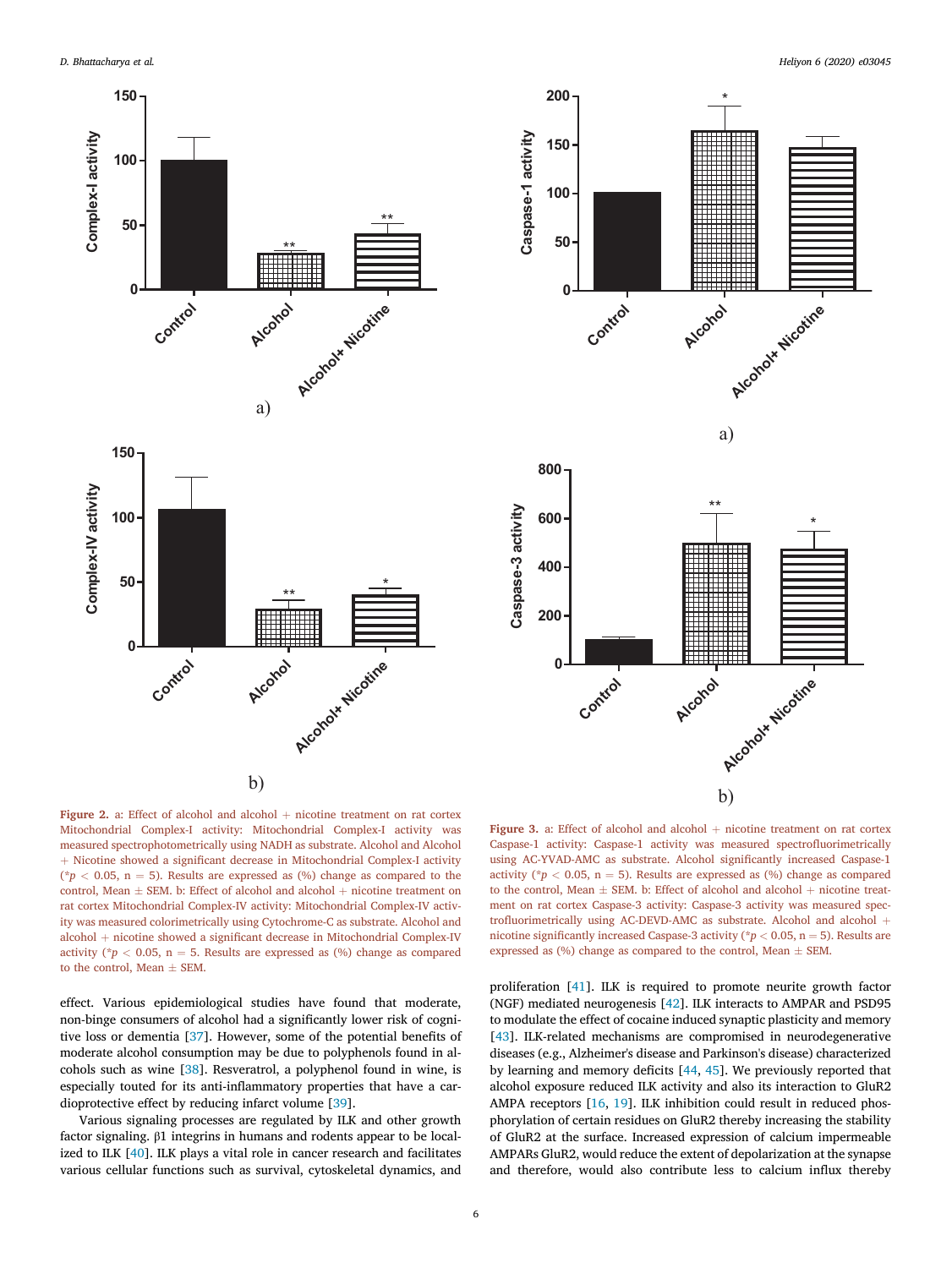



Figure 4. a: Effect of alcohol and alcohol  $+$  nicotine treatment on rat cortex acetylcholinesterase activity: Acetylcholinesterase activity was measured spectrofluorimetrically. Alcohol and alcohol  $+$  nicotine had no significant effect on acetylcholinesterase activity ( $n = 5$ ). Results are expressed as (%) change as compared to the control, Mean  $\pm$  SEM. b: Effect of alcohol and alcohol + nicotine treatment on rat cortex choline acetyltransferase activity: Choline acetyltransferase activity was measured spectrofluorimetrically. Alcohol and  $alcohol + nicotine had no significant effect on choline acetyltransferase activity$  $(n = 5)$ . Results are expressed as  $(\%)$  change as compared to the control, Mean  $\pm$  SEM.

Figure 5. a: Effect of alcohol and alcohol  $+$  nicotine treatment on rat hippocampal protein expression (ILK): Alcohol and alcohol  $+$  nicotine had no effect on ILK expression ( $n = 5$ ). Blots were developed using 1:1000 dilution with primary antibody.  $\hat{a}$ -Actin (1:1000) was used as a loading control. Densitometric analysis was performed with AlphaView software. Results are expressed as (%) change as compared to the control, Mean  $\pm$  SEM. b: Effect of alcohol and alcohol þ nicotine treatment on rat hippocampal protein expression (GluR2 and PSD95): Prenatal alcohol and nicotine  $+$  alcohol exposure significantly increased the expression of GLuR2 ( $p < 0.05$ , n = 5). Blots were developed using 1:1000 dilution with primary antibody.  $\hat{a}$ -Actin (1:1000) was used as a loading control. Densitometric analysis was performed with AlphaView software and results are expressed as  $(\%)$  control  $\pm$ SEM. Please see supplementarysection for the full blot image.

reducing LTP generation and maintenance [46]. However, prenatal  $alcohol + nicotine group failed to improve the synaptic plasticity deficits.$ The synaptic expression of increased GluR2 is not significantly reduced in alcohol  $+$  nicotine exposed animals. Moreover, the probability of GluR1 to GluR2 containing receptor switch responsible for LTP maintenance will be impaired with increased synaptic GluR2 [47]. This suggest that reduced plasticity in both alcohol and nicotine  $+$ alcohol group may be dependent on increased synaptic GluR2 expression. The complex interplay among the molecules GSK3β, BDNF, ILK and Akt strengthen the

notion that ILK is critically involved in LTP. Analysis of basal synaptic transmission illustrates that ILK inhibition attenuates fEPSPs. These findings highlight a functional link between ILK, basal synaptic transmission and LTP in the hippocampus. Reduced LTP can also be due to increased GSK3β activation which could affect receptor trafficking and protein expression required for LTP maintenance in FASD model. Likewise, prenatal alcohol  $+$  nicotine group failed to improve the synaptic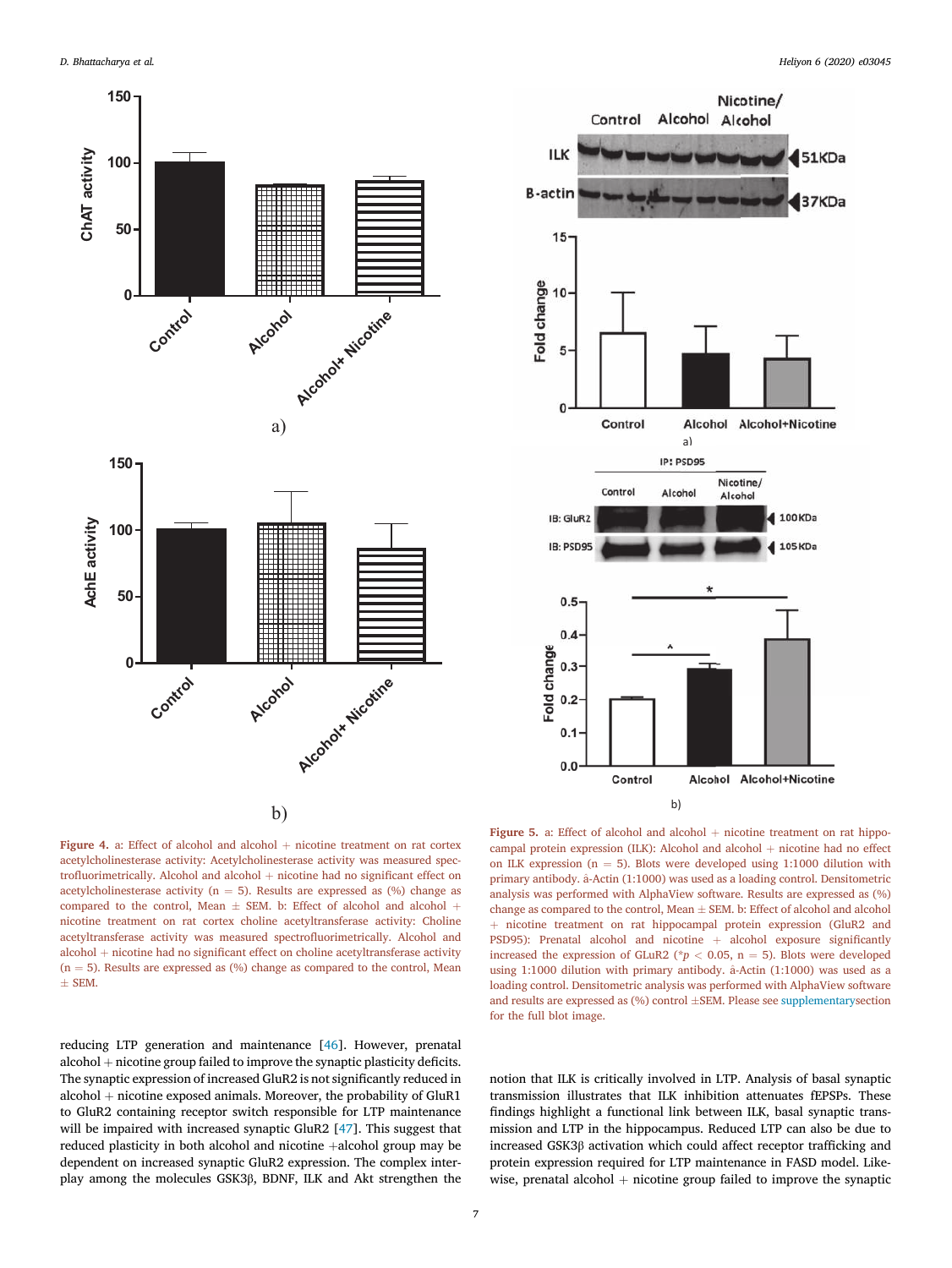

Figure 6. Effect of alcohol and alcohol  $+$  nicotine treatment on long term potentiation (LTP): Alcohol and alcohol  $+$  nicotine exposed animals showed significant deficits in LTP compared to control. However, there is no significant difference between the alcohol group and the alcohol  $+$  nicotine group.

| <b>Table 1.</b> Effect of alcohol and alcohol $+$ nicotine on behavioral parameters. |  |  |  |  |
|--------------------------------------------------------------------------------------|--|--|--|--|
|--------------------------------------------------------------------------------------|--|--|--|--|

| Control | Alcohol | $Alcohol + Nicotine$ |
|---------|---------|----------------------|
| N       | N       | N                    |
| N       | N       | N                    |
| N       | N       | N                    |
| N       | N       | N                    |
| N       | N       | N                    |
| N       | N       | N                    |
| N       | N       | N                    |
| N       | N       | N                    |
| N       | N       | N                    |
| N       | N       | N                    |
| N       | N       | N                    |
| N       | N       | N                    |
| N       | N       | N                    |
| N       | N       | N                    |
| N       | N       | N                    |
| N       | N       | N                    |
| N       | N       | N                    |
|         |         |                      |

plasticity deficits as seen with FASD model. The enhanced GluR2 expression is one possible cause of plasticity deficits. Our previous study assessed the effects of prenatal exposure to ethanol on memory, using a contextual fear conditioning paradigm. This study revealed that prenatal alcohol exposure can cause the hippocampus related contextual memory deficit. Here, we tested the spatial memory task, a simpler way to understand the same complex brain development and its processing of spatial information. As expected, the prenatal alcohol exposure showed significant deficit in the memory development. Previous finding with prenatal nicotine only group also suggested impaired AMPA receptor function and LTP impairment as we see here in our co-administrative model. Therefore, we expected to see even stronger deficit in memory impairment with alcohol  $+$  nicotine exposure. On the contrary, we observed improved spatial task in our model of co-exposure as compared to control and alcohol only groups. This suggests nicotine can have a differential effect on memory development by antagonizing the deleterious effect of alcohol.

In summary, we demonstrated clearly that prenatal exposure to teratogens certainly has a significant change in neuronal circuit



Figure 7. Effect of alcohol and alcohol  $+$  nicotine treatment on spatial memory tasks: Alcohol and alcohol  $+$  nicotine resulted in significant deficits in spatial memory tasks in the alcohol only treated group as compared to the control. Interestingly, the offspring exposed to prenatal nicotine and alcohol showed significant improvement in the spatial task as compared to the alcohol treatment. Bar chart shows the significant reduction in the number of entries by mice exposed to alcohol in exploring the novel arm in the Y-maze than the control mice and the alcohol + nicotine mice (\*p < 0.05, n = 5).

Table 2. Comparison of Markers of oxidative stress, mitochondrial functions, apoptosis and cellular signaling in Cortex and Cerebellum.

| Marker                              | Cerebellum                                                                                                                                  | Cortex                                                                                                                     |
|-------------------------------------|---------------------------------------------------------------------------------------------------------------------------------------------|----------------------------------------------------------------------------------------------------------------------------|
| <b>ILK</b>                          | Significant decrease in both<br>alcohol and alcohol $+$ nicotine                                                                            | No significant difference between<br>three groups                                                                          |
| <b>PSD-95</b>                       | Significant decrease in both<br>alcohol and alcohol $+$ nicotine, alc<br>$+$ nic decreased more than alcohol<br>alone                       | Significant increase in both<br>alcohol and alcohol $+$ nicotine                                                           |
| <b>COMPLEX-I</b>                    | No significant difference between<br>three groups                                                                                           | Significant decrease in both<br>alcohol and alcohol $+$ nicotine,<br>alcohol decreased more than alc +<br>nic              |
| <b>COMPLEX IV</b>                   | No significant difference between<br>three groups                                                                                           | Significant decrease in both<br>alcohol and alcohol + nicotine,<br>alcohol decreased more than alc +<br>nic                |
| CASPASE-3                           | Significant increase in both<br>alcohol and alcohol + nicotine                                                                              | Significant increase in both<br>alcohol and alcohol + nicotine,<br>alcohol is slightly higher than<br>$alcohol + nicotine$ |
| <b>ROS</b>                          | Significant increase in both<br>alcohol and alcohol + nicotine                                                                              | Significant increase in alcohol,<br>slight, insignificant increase in<br>$alcohol + nicotine$                              |
| <b>LIPID</b><br><b>PEROXIDATION</b> | Significant increase in both<br>alcohol and alcohol + nicotine,<br>with no significant difference<br>between the two experimental<br>groups | Significant increase in both<br>alcohol and alcohol + nicotine,<br>alcohol greater than $alc + nic$                        |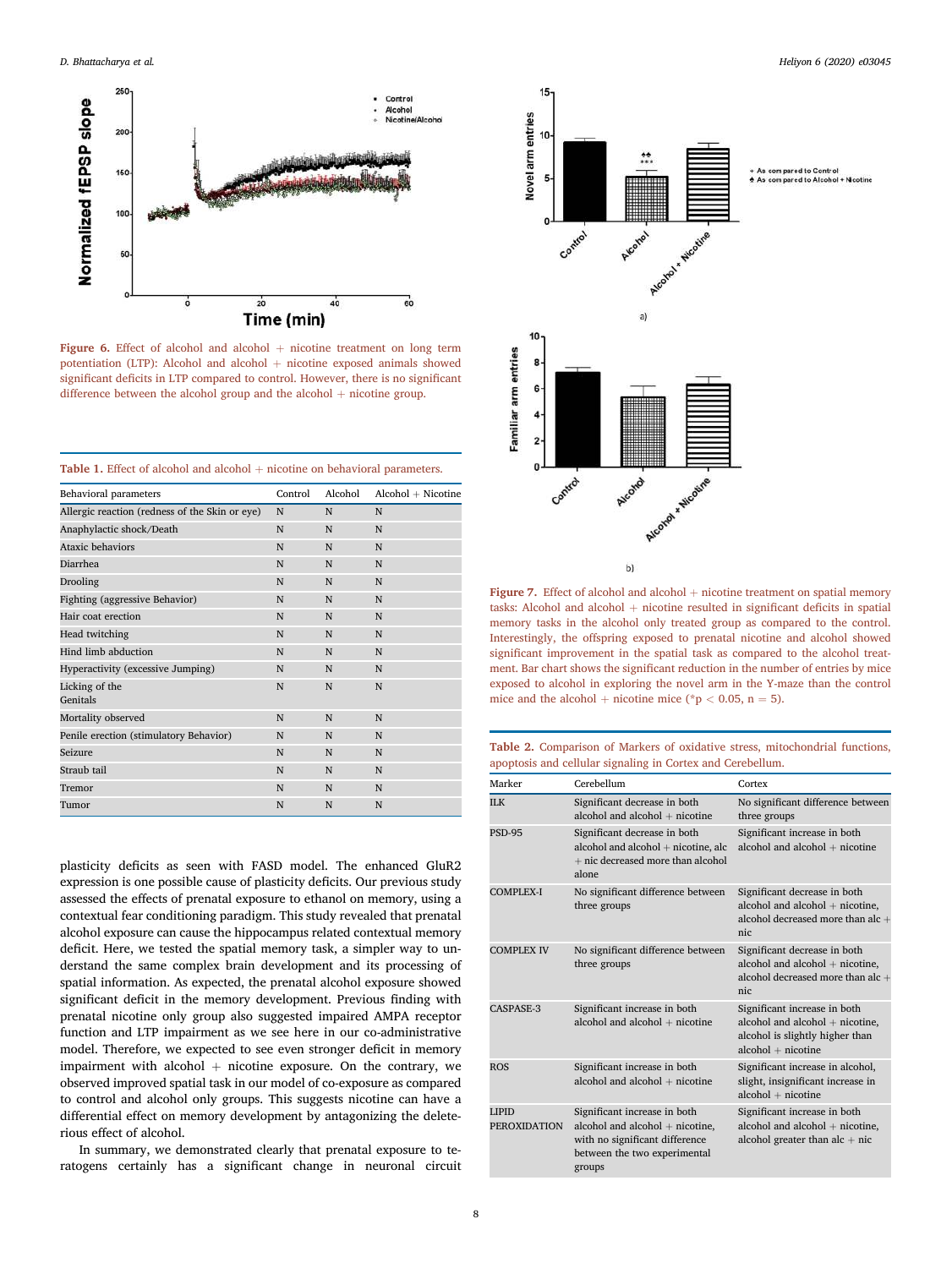development involving the synaptic receptors and neurotransmitters. However, some protective effect with nicotine was observed in our cognitive task. This requires further exploration as various brain regions are involved in the exploratory behavior of these rodents. In this study we also compared the effects of alcohol  $+$  nicotine in the cortex and cerebellum (Table 2), however further specific behavioral tasks required to address the issue. More studies using specific pharmacological interventions are required to tease out the entire mechanism of synaptic regulation by these teratogens. The role of other AMPARs and NMDARs is to be assessed in order to understand the magnitude of neurotoxicity involved with these teratogens.

#### 5. Conclusion

In our earlier studies, we have shown that the ILK pathway appears to play a significant role in memory and synaptic plasticity impairments in the prenatal alcohol exposed offspring(s). However, alcohol  $+$  nicotine did not affect ILK expression and also had less effect on the electrophysiological and behavioral changes. Based on the results obtained, at this particular dose and duration of prenatal alcohol  $+$  nicotine exposure has shown to reduce the neurotoxicity-induced by prenatal alcohol exposure alone. Further in-depth prenatal neurochemical studies exposing to various doses and duration should be conducted to understand the prenatal effects of prenatal alcohol  $+$  nicotine.

#### **Declarations**

#### *Author contribution statement*

Dwipayan Bhattacharya, Ayaka Fujihashi, Mohammed Majrashi, Jenna Bloemer, Subhrajit Bhattacharya, Manal Buabeid, Timothy Moore: Conceived and designed the experiments; Performed the experiments; Analyzed and interpreted the data.

Martha Escobar, Vishnu Suppiramaniam, Muralikrishnan Dhanasekaran: Conceived and designed the experiments; Contributed reagents, materials, analysis tools or data; Wrote the paper.

#### *Funding statement*

This research did not receive any specific grant from funding agencies in the public, commercial, or not-for-profit sectors.

# *Competing interest statement*

The authors declare no conflict of interest.

#### *Additional information*

Supplementary content related to this article has been published online at https://doi.org/10.1016/j.heliyon.2019.e03045.

#### References

- [1] E.J. Waterson, I.M. Murray-Lyon, Drinking and smoking patterns amongst women attending an antenatal clinic–II. During pregnancy, Alcohol Alcohol 24 (1989) 163–173.
- [2] E.P. Riley, M.A. Infante, K.R. Warren, Fetal alcohol Spectrum Disorders: an overview, Neuropsychol. Rev. 21 (2011) 73–80.
- [3] G.D. Batty, I.J. Deary, S. Macintyre, Childhood IQ and life course socioeconomic position in relation to alcohol induced hangovers in adulthood: the Aberdeen children of the 1950s study, J. Epidemiol. Community Health 60 (2006) 872–874.
- [4] W.J. Chen, S.E. Parnell, J.R. West, Neonatal alcohol and nicotine exposure limits brain growth and depletes cerebellar Purkinje cells, Alcohol 15 (1998) 33–41. [5] S.L. Archibald, C. Fennema-Notestine, A. Gamst, E.P. Riley, S.N. Mattson,
- T.L. Jernigan, Brain dysmorphology in individuals with severe prenatal alcohol exposure, Dev. Med. Child Neurol. 43 (2001) 148–154.
- [6] D.A. Hamilton, P. Kodituwakku, R.J. Sutherland, D.D. Savage, Children with Fetal Alcohol Syndrome are impaired at place learning but not cued-navigation in a virtual Morris water task, Behav. Brain Res. 143 (2003) 85–94.
- [7] S.N. Mattson, E.P. Riley, Implicit and explicit memory functioning in children with heavy prenatal alcohol exposure, J. Int. Neuropsychol. Soc. 5 (1999) 462–471.
- [8] V. Ernster, N. Kaufman, M. Nichter, J. Samet, S.Y. Yoon, Women and tobacco: moving from policy to action, Bull. World Health Organ. 78 (2000) 891–901.
- [9] E.L. Abel, Smoking during pregnancy: a review of effects on growth and development of offspring, Hum. Biol. 52 (1980) 593–625.
- [10] J.E. Bruin, H.C. Gerstein, A.C. Holloway, Long-term consequences of fetal and neonatal nicotine exposure: a critical review, Toxicol. Sci. 116 (2010) 364–374.
- [11] R. Wickstrom, Effects of nicotine during pregnancy: human and experimental evidence, Curr. Neuropharmacol. 5 (2007) 213–222.
- [12] T.S. Roy, F.J. Seidler, T.A. Slotkin, Prenatal nicotine exposure evokes alterations of cell structure in hippocampus and somatosensory cortex, J. Pharmacol. Exp. Ther. 300 (2002) 124–133.
- [13] J.B. Fertig, J.P. Allen, National Institute on Alcohol Abuse and Alcoholism (U.S.), in: Alcohol and Tobacco : from Basic Science to Clinical Practice, National Institutes of Health, National Institute on Alcohol Abuse and Alcoholism, 1995.
- [14] M.D. Cornelius, S.L. Leech, L. Goldschmidt, N.L. Day, Prenatal tobacco exposure: is it a risk factor for early tobacco experimentation? Nicotine Tob. Res. 2 (2000) 45–52.
- [15] W.J. Chen, S.E. Parnell, J.R. West, Effects of alcohol and nicotine on developing olfactory bulb: loss of mitral cells and alterations in neurotransmitter levels, Alcohol Clin. Exp. Res. 23 (1999) 18–25.
- [16] D. Bhattacharya, E.P. Dunaway, S. Bhattacharya, J. Bloemer, M. Buabeid, M. Escobar, V. Suppiramaniam, M. Dhanasekaran, Impaired ILK function is associated with deficits in hippocampal based memory and synaptic plasticity in a FASD rat model, PLoS One 10 (2015), e0135700.
- [17] V. Younes-Rapozo, E.G. Moura, A.C. Manhães, C.R. Pinheiro, J.C. Carvalho, P.C. Barradas, E. de Oliveira, P.C. Lisboa, Neonatal nicotine exposure leads to hypothalamic gliosis in adult overweight rats, J. Neuroendocrinol. 27 (2015) 887–898.
- [18] E. Åberg, C.P. Hofstetter, L. Olson, S. Brené, Moderate ethanol consumption increases hippocampal cell proliferation and neurogenesis in the adult mouse, Int. J. Neuropsychopharmacol. 8 (2005) 557.
- [19] D. Bhattacharya, M. Majrashi, S. Ramesh, M. Govindarajulu, J. Bloemer, A. Fujihashi, B.-R. Crump, H. Hightower, S. Bhattacharya, T. Moore, V. Suppiramaniam, M. Dhanasekaran, Assessment of the cerebellar neurotoxic effects of nicotine in prenatal alcohol exposure in rats, Life Sci. (2018) 194.
- [20] M. Ahuja, M. Buabeid, E. Abdel-Rehman, M. Majrashi, K. Parameshwaran, R. Amin, S. Ramesh, K. Thiruchelvan, S. Pondugula, V. Suppiramaniam, M. Dhanasekaran, Immunological alteration  $\{\&\}$  toxic molecular inductions leading to cognitive impairment {&} neurotoxicity in transgenic mouse model of Alzheimer {textquotesingle}s disease, Life Sci. (2017).
- [21] D.P. Katz, M. Majrashi, S. Ramesh, M. Govindarajulu, D. Bhattacharya, S. Bhattacharya, A. Shalgum, C. Bradford, V. Suppiramaniam, J. Deruiter, C.R. Clark, M. Dhanasekaran, Comparing the dopaminergic neurotoxic effects of benzylpiperazine and benzoylpiperazine, Toxicol. Mech. Methods (2017) 1–35.
- [22] M. Majrashi, M. Almaghrabi, M. Fadan, A. Fujihashi, W. Lee, J. Deruiter, C. Randall Clark, M. Dhanasekaran, Dopaminergic neurotoxic effects of 3-TFMPP derivatives, Life Sci. 209 (2018) 357–369.
- [23] B. Thrash-Williams, S.S. Karuppagounder, D. Bhattacharya, M. Ahuja, V. Suppiramaniam, M. Dhanasekaran, Methamphetamine-induced dopaminergic toxicity prevented owing to the neuroprotective effects of salicylic acid, Life Sci. 154 (2016) 24–29.
- [24] R. Usha, D. Muralikrishnan, B. Thomas, S. Ghosh, C. Mandal, K.P. Mohanakumar, Region-specific attenuation of a trypsin-like protease in substantia nigra following dopaminergic neurotoxicity by 1-methyl-4-phenyl-1,2, 3,6-tetrahydropyridine, Brain Res. 882 (2000) 191–195.
- [25] L.-P. Chao, F. Wolfgram, Spectrophotometric assay for choline acetyltransferase, Anal. Biochem. 46 (1972) 114–118.
- [26] G.L. Ellman, K.D. Courtney, V. Andres, R.M. Featherstone, A new and rapid colorimetric determination of acetylcholinesterase activity, Biochem. Pharmacol. 7 (1961) 88–95.
- [27] D. Muralikrishnan, K.P. Mohanakumar, Neuroprotection by bromocriptine against 1-methyl-4-phenyl-1,2,3,6-tetrahydropyridine-induced neurotoxicity in mice, FASEB J. 12 (1998) 905–912.
- [28] Z. Li, M. Sheng, Caspases in synaptic plasticity, Mol. Brain 5 (2012) 15.
- [29] P. Metten, J.P. Schlumbohm, L.C. Huang, G.D. Greenberg, W.R. Hack, S.E. Spence, J.C. Crabbe, An alcohol withdrawal test battery measuring multiple behavioral symptoms in mice, Alcohol 68 (2018) 19–35.
- [30] G. Barceló-Coblijn, L.E. Wold, J. Ren, E.J. Murphy, Prenatal ethanol exposure increases brain cholesterol content in adult rats, Lipids 48 (2013) 1059–1068.
- [31] J. Ren, L.E. Wold, M. Natavio, B.H. Ren, J.H. Hannigan, R.A. Brown, Influence of prenatal alcohol exposure on myocardial contractile function in adult rat hearts: role of intracellular calcium and apoptosis, Alcohol Alcohol 37 (2002) 30–37.
- [32] J.C. Jurado-Coronel, A.,E. Loaiza, J.E. Díaz, R. Cabezas, G.,M. Ashraf, A. Sahebkar, V. Echeverria, J. González, G.E. Barreto, (E)-Nicotinaldehyde O-cinnamyloxime, a nicotine analog, attenuates neuronal cells death against rotenone-induced neurotoxicity, Mol. Neurobiol. 56 (2019) 1221–1232.
- [33] i H. Takeuch, T. Yanagidam, M. Indenm, K. Takatam, Y. Kitamuram, K. Yamakawam, H. Sawadam, Y. Izumim, N. Yamamotom, T. Kiharam, K. Uemuram, H. Inouem, T. Taniguchim, A. Akaikem, R. Takahashim, S. Shimohama, Nicotinic receptor stimulation protects nigral dopaminergic neurons in rotenone-induced Parkinson's disease models, J. Neurosci. Res. 87 (2009) 576–585.